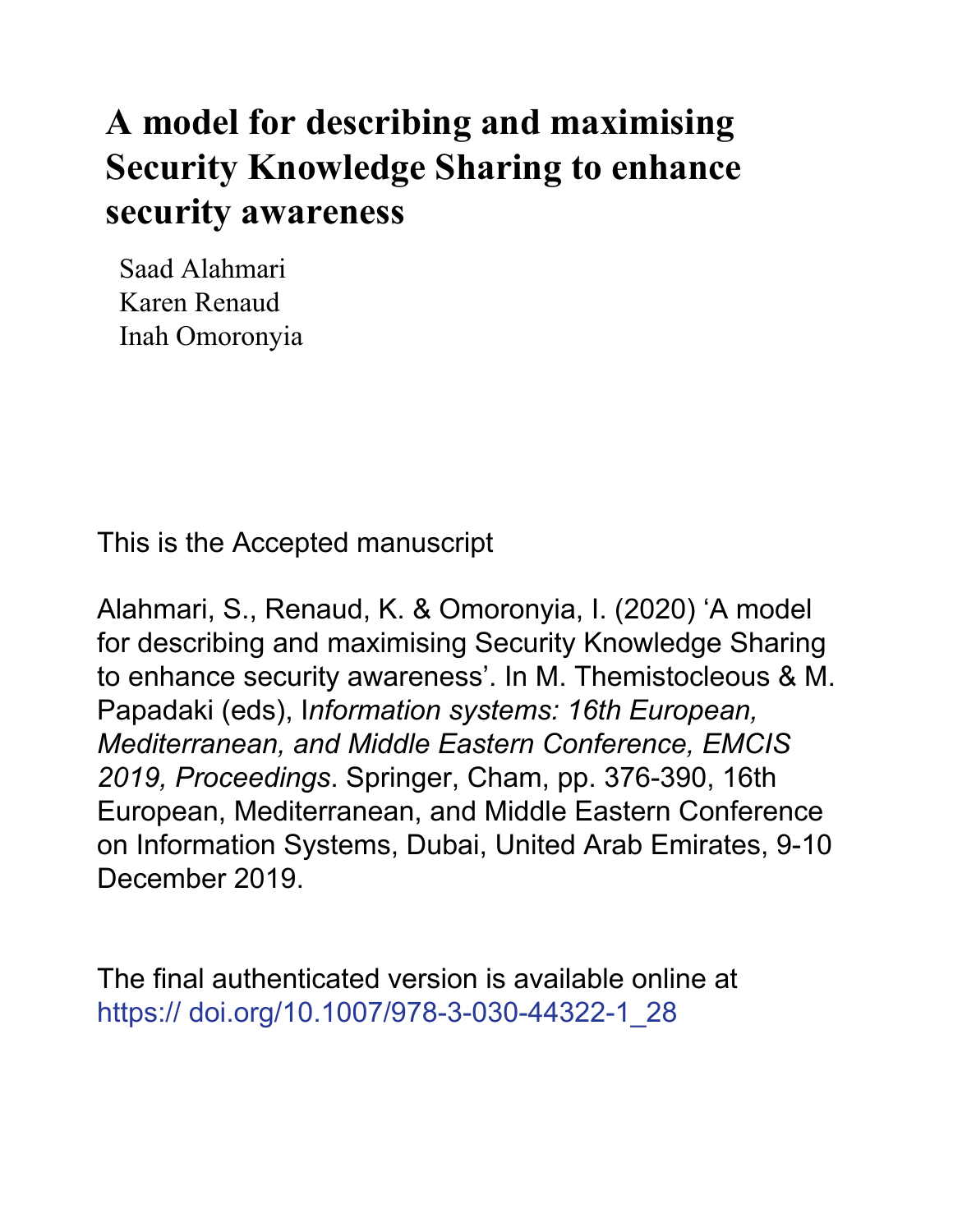# A Model for Describing and Maximising Security Knowledge Sharing to Enhance Security Awareness

Saad Alahmari<sup>1</sup>, Karen Renaud<sup>2</sup>, and Inah Omoronyia<sup>1</sup>

<sup>1</sup> School of Computing Science, University of Glasgow, Glasgow, United Kingdom S.alahmari.1@research.gla.ac.uk,Inah.Omoronyia@glasgow.ac.uk

<sup>2</sup> School of Design and Informatics,Abertay University, Dundee, United Kingdom k.renaud@abertay.ac.uk,

Abstract. Employees play a crucial role in enhancing information security in the workplace, and this requires everyone having the requisite security knowledge and know-how. To maximise knowledge levels, organisations should encourage and facilitate Security Knowledge Sharing (SKS) between employees. To maximise sharing, we need first to understand the mechanisms whereby such sharing takes place and then to encourage and engender such sharing. A study was carried out to test the applicability of Transactive Memory Systems Theory in describing knowledge sharing in this context, which confirmed its applicability in this domain. To encourage security knowledge sharing, the harnessing of Self-Determination Theory was proposed— satisfying employee autonomy, relatedness and competence needs to maximise sharing. Such sharing is required to improve and enhance employee security awareness across organisations. We propose a model to describe the mechanisms for such sharing as well as the means by which it can be encouraged.

Keywords: Security Knowledge Sharing · Security Awareness · Transactive Memory System · Self-determination Theory

# 1 Introduction

Employees play a crucial role in enhancing information security [\[1\]](#page-12-0). An essential pre-requisite is for employees to know what it is they have to do, and how to do it; in other words, that they possess the required knowledge and skills (knowhow). Knowledge sharing, of all types, improves the organisation as a whole and engenders trust between employees [\[11\]](#page-13-0). Of particular interest in this paper is information security knowledge sharing (SKS). Knowledge sharing, which improves information security awareness, is important when it comes to preventing security breaches [\[14\]](#page-13-1). The knowledge held by an organisation's employees is its most important asset [\[51\]](#page-15-0). Moreover, information security can help employees see the importance of information SKS in enhancing security awareness [\[41\]](#page-15-1). While awareness drives and training are undeniably valuable and essential, a neglected way of ensuring that all employees gain the requisite knowledge and know-how is to encourage and facilitate SKS across the organisation [\[37\]](#page-14-0).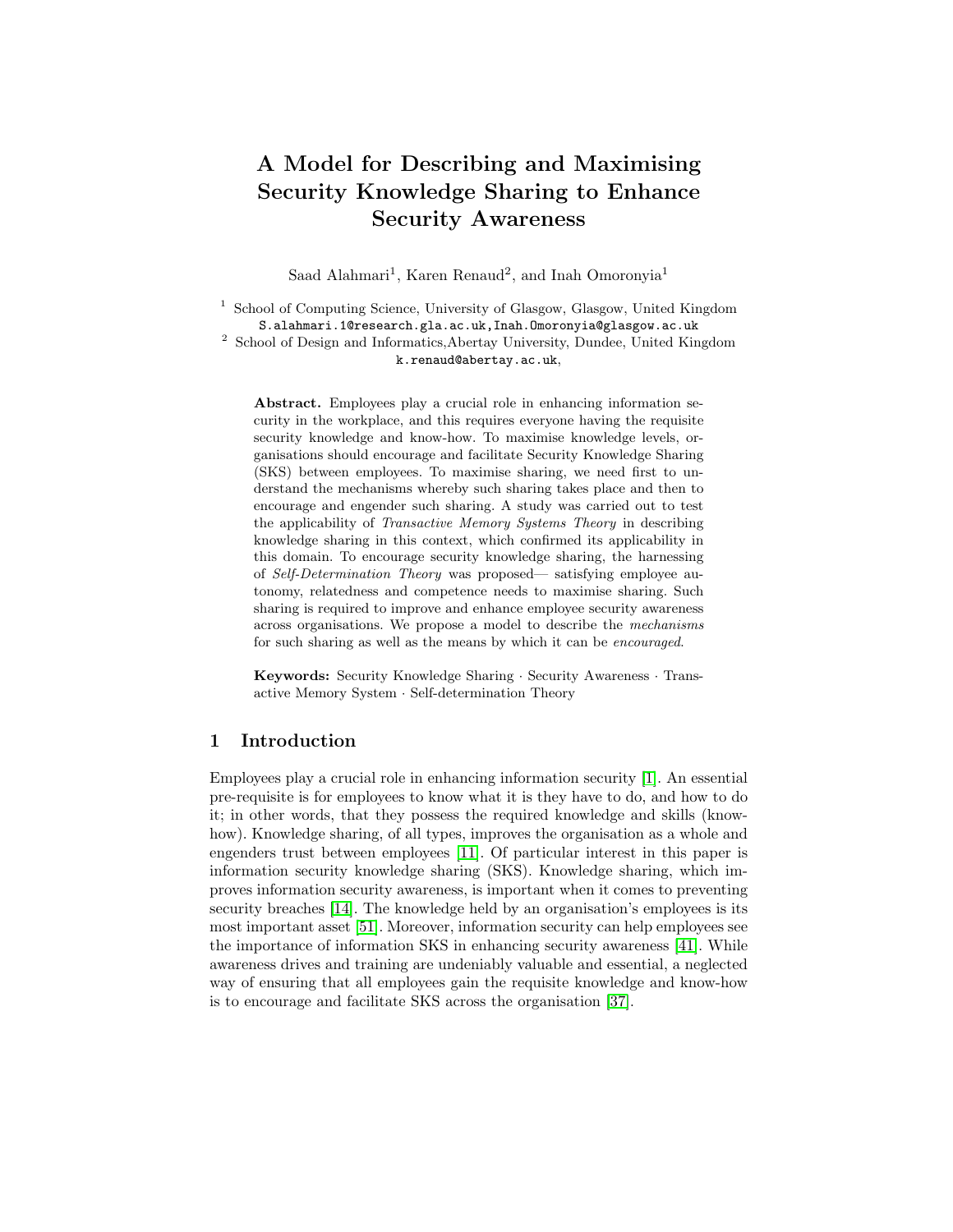The biggest challenge of SKS is gathering and sharing information and exploring the key factors which affect it [\[38\]](#page-14-1). However, many other factors need more investigation [\[29\]](#page-14-2). Previous studies used only a handful of different theories designed to mitigate those challenges [\[2\]](#page-12-1). Moreover, there have been other approaches to improving security awareness. They have generally been based on individualistic models (considering an individual in isolation) [\[44,](#page-15-2)[45,](#page-15-3)[7\]](#page-13-2)

A lack of provision of an environment that facilitates and motivates the process of information exchange within organisations was also found, which is a powerful barrier to knowledge sharing. Most of the existing studies did not propose effective solutions to mitigate such barriers [\[2\]](#page-12-1).

In order to facilitate access to this knowledge, many companies are introducing knowledge repositories. This makes it easier to store and distribute knowledge, and has also facilitated the movement of knowledge to those outside of the organisation. While companies routinely protect their information using firewalls and filtering systems, it is crucial that they do not overlook the importance of security knowledge held within the minds of their employees as well [\[15\]](#page-13-3). Organisations should therefore facilitate and engender organisational SKS. The aim should be to make the knowledge accessible to those who need it and ultimately to improve information security across the organisation.

To investigate this, we ask what the challenges are of Security Knowledge Sharing in terms of improving security awareness? After identifying these challenges, we will consider how information security knowledge can be facilitated. Thirdly, we explore how people can be motivated to share security knowledge. The aim is to maximise such sharing to improve and enhance organisational security awareness?

Section [2](#page-2-0) reviews related information security and SKS research. Section [3](#page-4-0) presents the research methodology, data collection, and data analysis we carried out to model security knowledge sharing. Section [4](#page-7-0) proposes a model to describe SKS within organizations using Transactive Memory System (TMS) Theory. We also incorporate the satisfaction of Self Determination Theory (SDT) constructs in order to encourage SKS within organizations. Finally, Section [5.1](#page-12-2) discusses the potential for future work. Section [6](#page-12-3) concludes.

# <span id="page-2-0"></span>2 Literature Review

Knowledge and Information Security: Knowledge, which can be either tacit or explicit [\[12\]](#page-13-4), is gained when meaning is added to information. People can gain knowledge from their environment [\[16\]](#page-13-5) or from personal experience [\[16\]](#page-13-5). The former refers to skills that cannot easily be recorded or expressed, which makes it difficult to share and retain [\[17\]](#page-13-6). It is important for employees to transfer tacit security-related knowledge to other employees – to externalise it [\[18\]](#page-13-7). Explicit knowledge can be expressed in numbers and words [\[20\]](#page-13-8) and can be recorded. In the information security context, people can indeed gain knowledge from training drives, or from recorded explicit sources, but are more likely to gain the knowledge they need from other employees in the workplace [\[23\]](#page-14-3).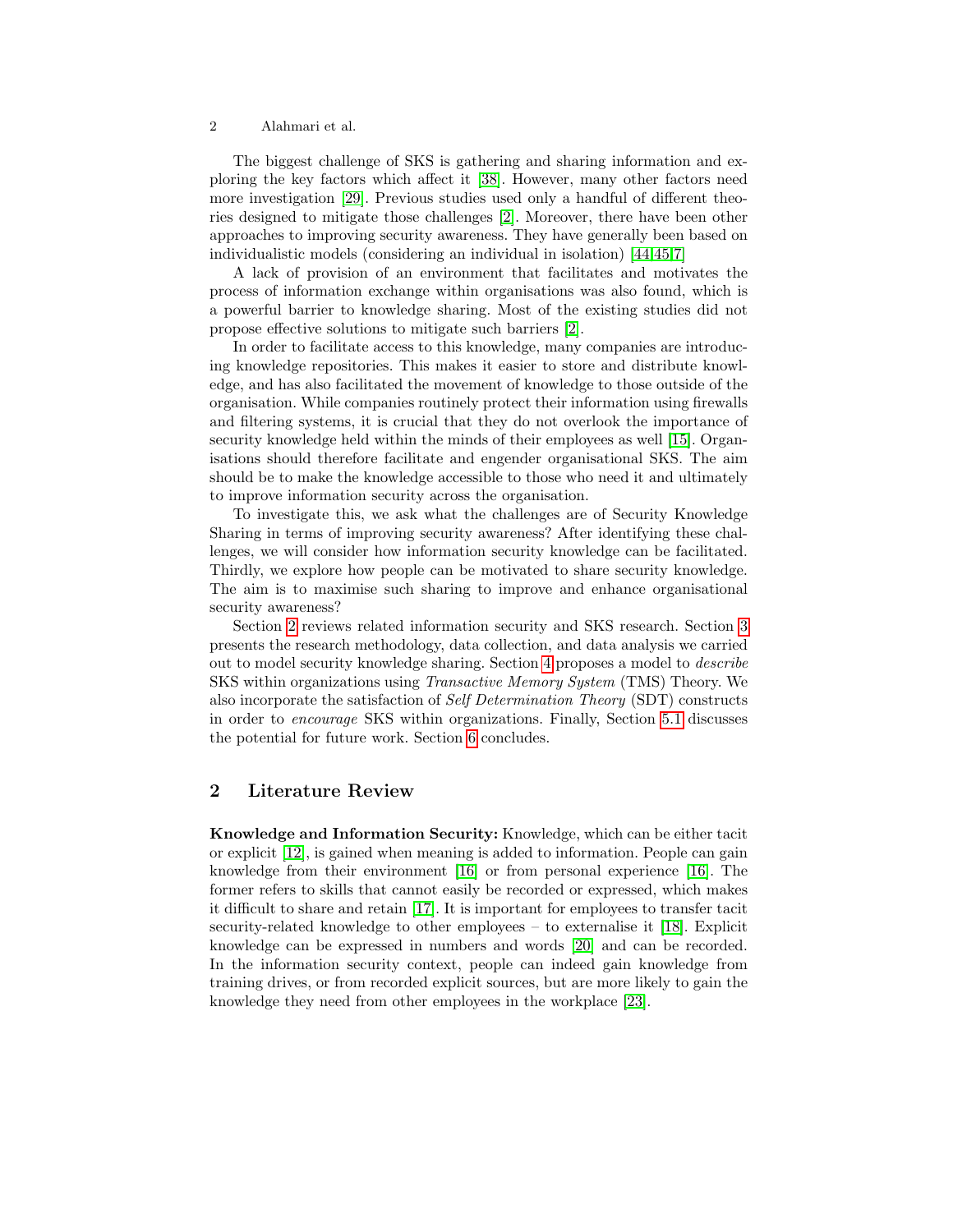Information Security Knowledge Sharing: Many challenges deter SKS between organisations, such as the reputation of the organisation in the eyes of customers [\[49\]](#page-15-4). Vakilinia et al. [\[49\]](#page-15-4) confirmed a strong relationship between anonymity and sharing of cyberattack information [\[49\]](#page-15-4). The researchers proved that the more anonymity there is, the more cyberattack information is shared. Employees are concerned about sharing personal details in the security incident record in case there are consequences that may ensue. Also, He and Johnson's study confirms the importance of sharing security incidents between employees to mitigate the risk in the workplace [\[23\]](#page-14-3).

Kim and Kim [\[28\]](#page-14-4) show that social pressure influences compliance intention, and that compliant behaviour is influenced by knowledge. SKS is crucial in the information security arena [\[28\]](#page-14-4). Safa and Von Solms [\[45\]](#page-15-3) explored the process of information SKS in organisations and discovered that "earning a reputation and gaining promotion" and "external motivations" had a positive influence on SKS [\[45\]](#page-15-3). Mermoud et al. [\[37\]](#page-14-0) report that people would share knowledge if they expected to get something valuable in return; reciprocity was deemed to be important. They suggest that organisations incentivise rather than mandate sharing [\[37\]](#page-14-0). Safa et al. [\[45\]](#page-15-3) aimed to deliver an insight into the phenomenon of information SKS. They combined Motivation Theory and the Theory of Planned Behaviour to deliver a SKS module [\[45\]](#page-15-3). Dang-Pham et al. [\[12\]](#page-13-4) aimed to find out why people provided information security advice to others. They discovered that the primary barriers to sharing security of knowledge were behaviour and trust [\[12\]](#page-13-4). Rocha Flores et al. [\[43\]](#page-15-5) examined the impact of cultural factors on SKS. The results show that national and cultural factors are worth considering when it comes to the nature of sharing. They concluded that the most critical barrier to sharing security knowledge was cultural [\[18\]](#page-13-7). Feledi et al. [\[16\]](#page-13-5) examined the efficiency of cooperation between participants during the process of SKS and found a lack of motivation to be the primary barrier to sharing [\[16\]](#page-13-5).

Summary of the Related Work: Previous research in social network and technical systems has indicated that various reward system indicators can have a significant positive effect on SKS [\[19](#page-13-9)[,52\]](#page-15-6). Conversely, other studies have revealed the negative impacts of reward systems [\[9\]](#page-13-10). Such tactics focus on short-term motivation, yet SKS ought to be seen as a long-term solution to low levels of security awareness.

Our literature review revealed that information security investigations generally use a specific limited number of theories, such as the Theory of Planned Behaviour and Theory of Reasoned Action [\[32\]](#page-14-5). Also, there have been other approaches to improving security awareness. They have generally been based on individualistic models (considering an individual in isolation) but our proposal is to use a collaborative model to improve security awareness [\[44,](#page-15-2)[45,](#page-15-3)[7\]](#page-13-2).

Yet individual-focused models have more to do with predicting factors leading to security-related behaviours than with factors that lead to security-related knowledge sharing within organisations. We thus consider using the lens offered by TMS in order to understand and encourage SKS. TMS has been used in other contexts to model knowledge sharing between employees [\[50\]](#page-15-7). Moreover, researchers in information retrieval have adopted the individual experience di-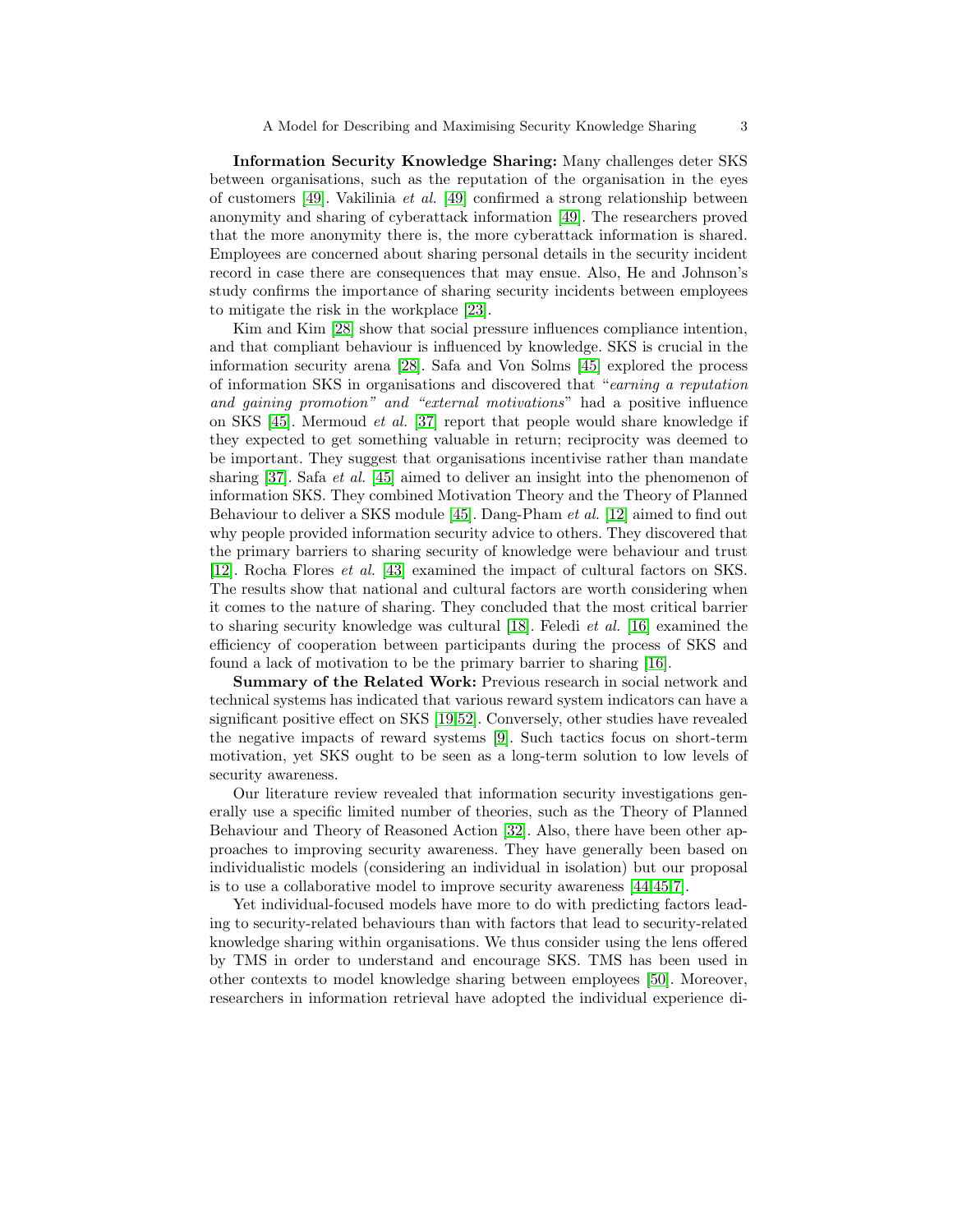rectory of TMS to gain access to the data usage of IT-based expertise information [\[53\]](#page-15-8). Thus, this study considered using TMS to model the dissemination of security knowledge in organizations. Choi *et al.* argue that knowledge sharing activities have features that support specific communication and collaboration practices to facilitate team-related TMS [\[10\]](#page-13-11). Yet TMS only describes existing knowledge sharing within organizations; our interest is also in encouraging such sharing. We thus propose incorporating the core tenets of Self Determination Theory (SDT) into our model as well, in order to enhance SKS. Furthermore, Tsohouet al. (2015) have confirmed limited studies examining Security awareness in both levels (organisational and individual level) to have effective information security awareness programmes [\[48\]](#page-15-9).

## <span id="page-4-0"></span>3 Research Methodology

#### 3.1 Study 1 (Semi-Structured Interview):

We conducted semi-structured interviews with participants from a Saudi and a British university to elicit information regarding employees' knowledge and beliefs related to SKS [\[8\]](#page-13-12). By so doing we were investigating SKS-related challenges [\[6\]](#page-13-13). We engaged in two stages in order to extend previous research which relied purely on either surveys and/or literature reviews. Surveys, on their own, do not deliver in-depth analyses of human behaviours. Only one study was found to have used interviews or focus groups to explore SKS challenges and barriers[\[2\]](#page-12-1). This is surprising since observation and interviews are the most powerful techniques for delivering comprehensive insights that lead to enhanced understanding of SKS in natural environments [\[21](#page-14-6)[,25\]](#page-14-7).

Data Collection: Our study used interviews [\[31\]](#page-14-8) in order to facilitate an indepth look into, and exploration of, perceptions and perspectives [\[8\]](#page-13-12). In 2018, interviews were conducted with participants from a Saudi university and a British university. The interviews took from 15 to 20 minutes and explored how participants would respond to a security incident in the workplace. Participants were also asked some general questions about trust, privacy, experience, and the effect of the relationship in terms of sharing security advice in the security knowledge system. Participants were employees between the ages of 20 and 60 years of age. 28 people participated (7 female, 21 male). 8 had a high school certificate, 13 had a Bachelor's degree and 7 had a Masters degree.

**Data Analysis:** All of the audio recordings  $(n=28)$  were professionally transcribed. All transcripts were read through by the researchers while listening to the audio recordings to confirm the accuracy of the transcripts. Transcripts were de-identified and imported into NVivo 12.0 (QSR, Doncaster, Victoria). A thematic analysis approach was used to analyse the transcripts [\[47\]](#page-15-10).

Codes were derived and categorised, with researchers using detailed and rich descriptions to represent the findings [\[5\]](#page-13-14). The consistency of the coding was verified by matching of the transcripts with their recording, as well as by the researchers' repeated reading and reflecting on the transcripts after coding to ensure that the definition or meaning of the codes remained the same throughout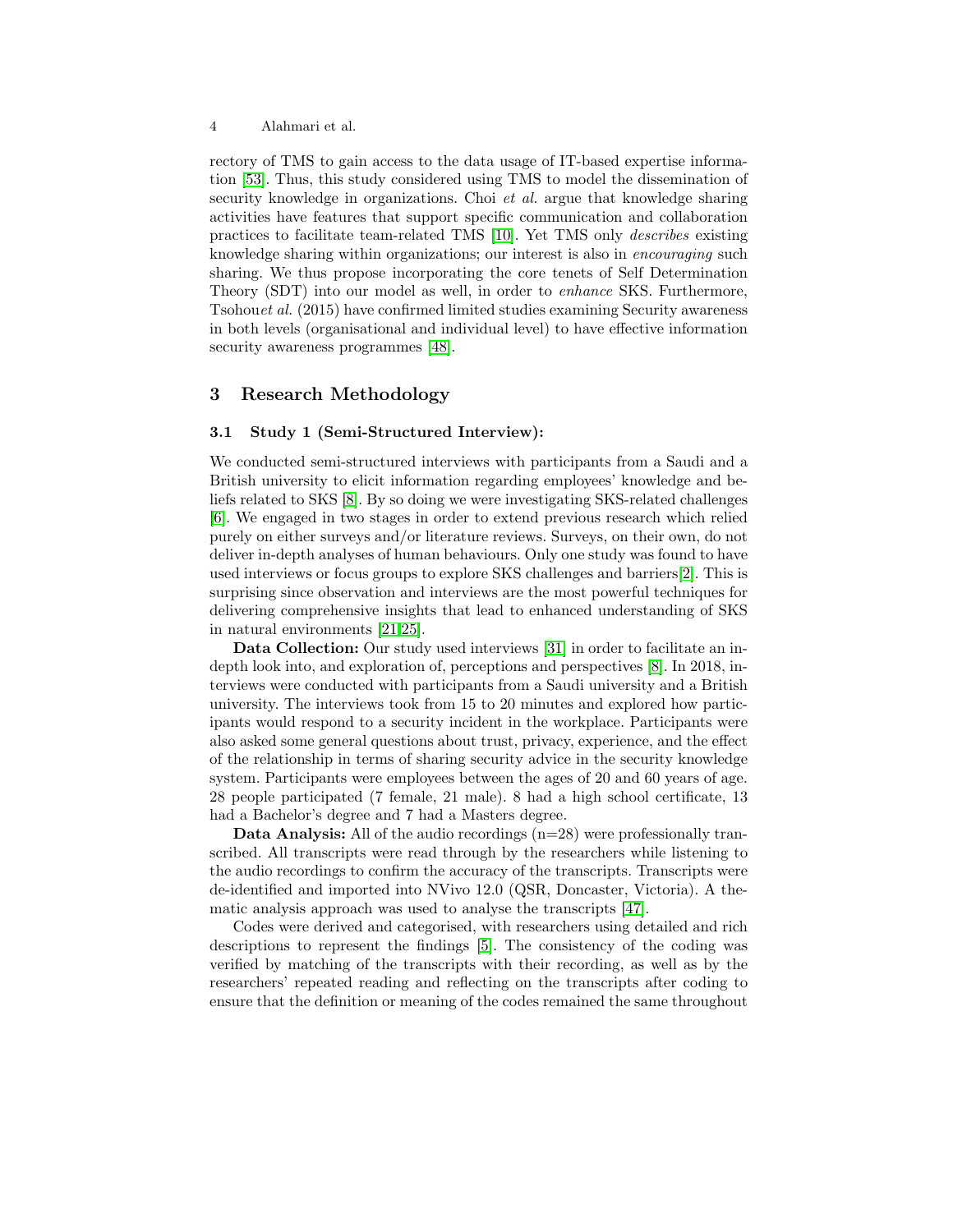the process. Lastly, a senior colleague unrelated to the research was asked to assess the study, looking at areas such as the relationship between the data and the research questions, the interpretation, and the level of analysis [\[5\]](#page-13-14).

#### 3.2 Study 2 (Quantitative Approach Survey):

The aim of this study was to examine scale reliability, correlations, and relationships between the TMS scale and other constructs in the security context in order to understand SKS in organizations.

Measurement of Constructs: A questionnaire was used to collect empirical data to support the research model and hypotheses developed from the prior literature review, as presented in Fig. 1. For each of the hypotheses, metrics were derived from the prior research and the probes were rephrased as necessary as the majority of the existing studies did not focus specifically on Security context. In order to measure the constructs of the research model, five-point Likert scales were created with options ranging from 1 (strongly disagree) to 5 (strongly agree).

Pre-test and Refinement of Measurement Items: A pilot test was carried out among a small group of computing science PhD students. The feedback received from the students was used to make improvements to the design of the instrument. Four independent researchers were then asked to carry out a final validation before the questions were distributed.

Data Collection Procedure: A link to the questionnaire was sent to a Saudi and a British university to collect information from a sample of employees. The university's information technology department was asked to send an email containing the questionnaire link and the study objectives to employees across all departments in order to obtain a diverse sample population. Participants were asked to provide basic demographic information, but not their name or email address. 204 people responded to the email request, eight of which were disregarded due to incompleteness. 196 were retained for analysis.

#### 3.3 Findings

Results of Study 1: We now answer the research question: "Which factors impact SKS in organizations?" (Table [1\)](#page-6-0).

Infrastructure: This refers to the software and hardware that enable to facilitate and disseminate the knowledge in the organizations. The participants agreed on the importance of the infrastructure which facilitates communication between people during the working day and after they leave the workplace such as offer an electronic knowledge repository to record information security incidents which offer a high-quality knowledge: "there is a need for a knowledge management process and database due to the ongoing risk of losing information and knowledge as people transition from one role to another and/or leave the University"  $(A21)$ . It is important to note that we found little evidence that the Universities fostered an environment that facilitates SKS.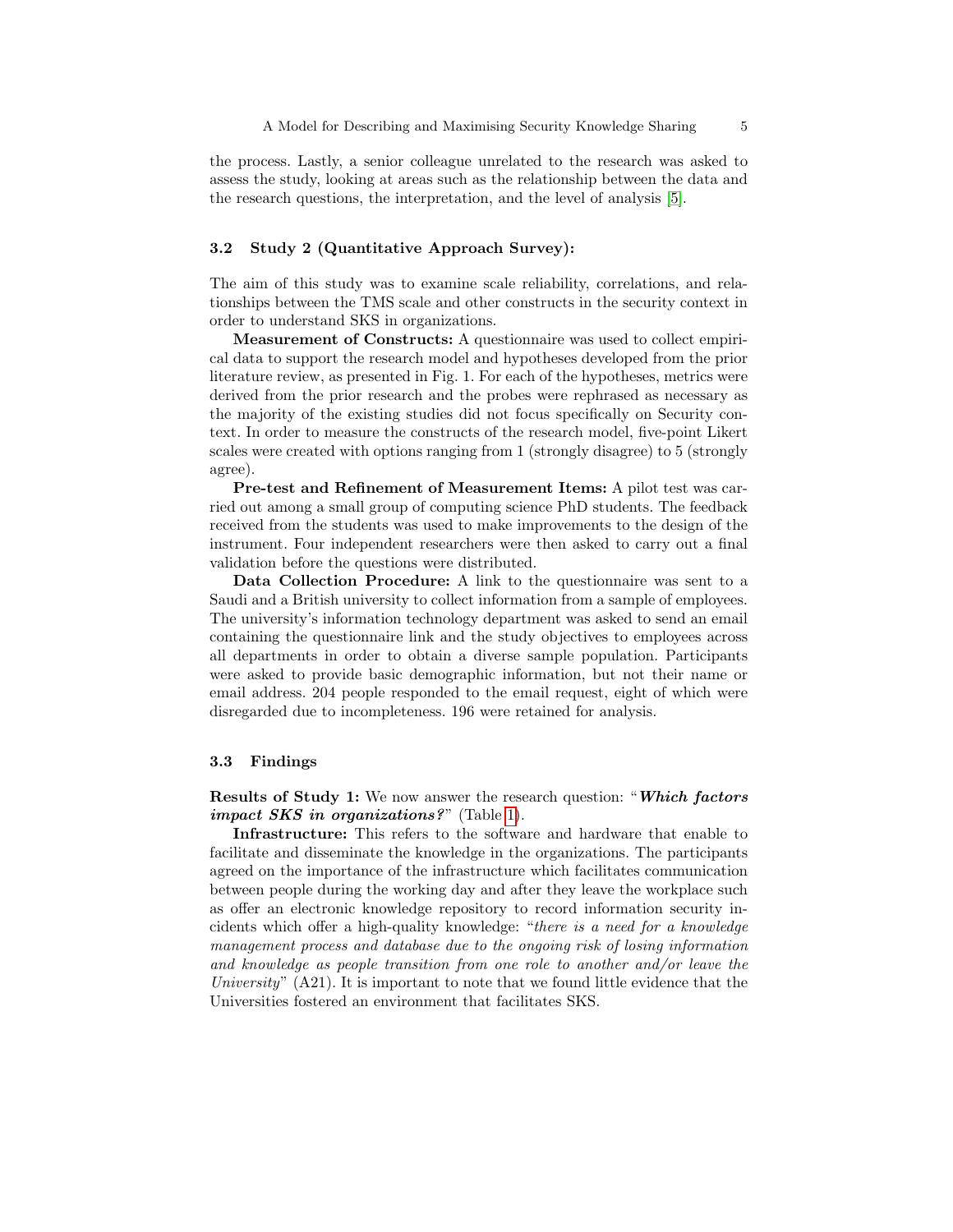<span id="page-6-0"></span>

|  |  |  |  | Table 1. Concepts and categories that emerged from the analysis |  |  |  |  |  |  |
|--|--|--|--|-----------------------------------------------------------------|--|--|--|--|--|--|
|--|--|--|--|-----------------------------------------------------------------|--|--|--|--|--|--|

| 1st Order Concepts                                                                  | <b>Themes</b> |
|-------------------------------------------------------------------------------------|---------------|
| Offer effective system to facilitate communication among those in Infrastructure    |               |
| the workplace.                                                                      |               |
| Offer an electronic knowledge repository to record information se-                  |               |
| curity incidents which offer high-quality knowledge.                                |               |
| Experience, Qualifications and Relationships with colleagues                        | Knowledge     |
| Experience is more important than qualifications in an information                  |               |
| security incident.                                                                  |               |
| Sensitive documents refused to anyone working outside the IT dept. Trust            |               |
| Trust based on the situation such as critical problems and need for                 |               |
| a quick solution. Lack of experience and knowledge in the security                  |               |
| field prevents helping others.                                                      |               |
| Security knowledge sharing, not violation of privacy. Those report-Personal Factors |               |
| ing would rather be anonymous. Recording a bad experience with                      |               |
| an employee's skills by the incident reporting which show the em-                   |               |
| ployee's name in the knowledge repository. Lack of knowledge of                     |               |
| policies, to provide a set of strategies and explain user responsibili-             |               |
| ties.                                                                               |               |
| Annual evaluation. Financial incentives and moral incentives. Re-Motivation         |               |
| ward system based on their contribution to recording the incident                   |               |
| such as attending training and conferences.                                         |               |
| Improving decision making, Reducing information security incidents IT Advantage     |               |
| Mitigates the risk through learning from previous incidents.                        |               |
| Gain knowledge by practice and learn lessons from previous inci-Employees'          |               |
| dents. Lessons learnt when knowledge sharing. Reduce the loss of Advantages         |               |
| know-how.                                                                           |               |
|                                                                                     |               |

Trust building: Factors involved building enough trust to request help, which focuses on the motivations, include encouraging employees to trust their colleagues enough to accept their solutions or advice which are already available in the knowledge repository. When the participants were asked about it, the majority commented that experience is one of the most important factors involved in building trust in others, and the majority of respondents revealed that experience is more important than qualifications in an information security incident : "It is based on the relationship, and I can judge if I can trust him or not. On the other hand, the experience together with an appropriate qualification is essential in building the trust before asking anyone" (A1).

Factors involved in building enough trust to request help include encouraging employees to trust their colleagues enough to accept their solutions or advice which are already available in the knowledge repository. When the participants were asked about it, the majority considered experience one of the most important factors involved in building trust in others, and the majority of respondents revealed this to be more important than qualifications.

Trust: The third theme is trust, which prevents employees from trusting others in the workplace, such as sensitive documents leading to the refusal of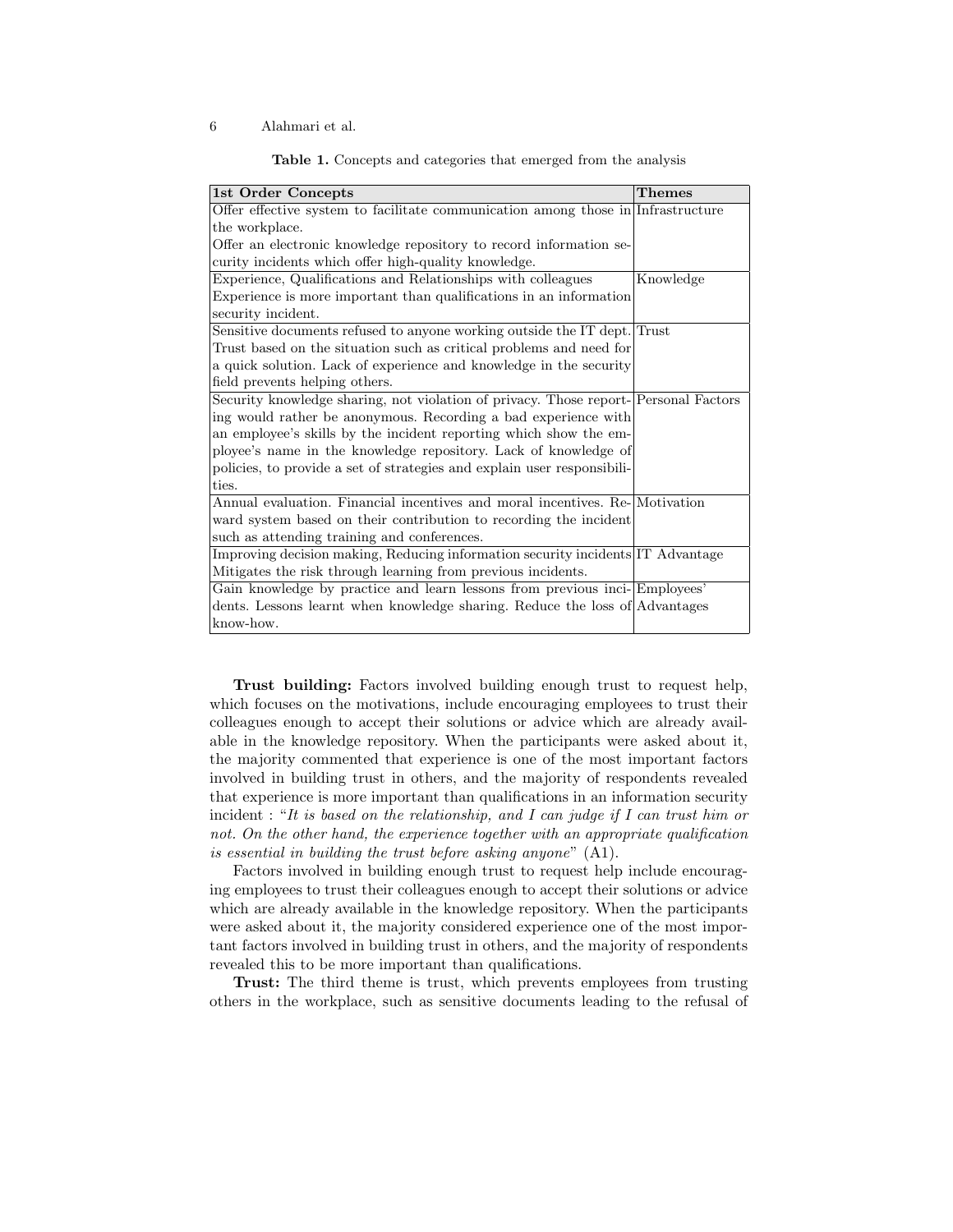any advice from anyone who works outside the IT department: "I have sensitive documents which prevent me from asking anyone who works outside the IT department" (A1). Moreover, trust based on the situation such as critical problems and need for a quick solution.

Personal Factors: What is surprising is that a lack of anonymity prevents employees from sharing their incidents. Many feel that SKS can violate privacy if they add an incident, which includes personal details, such as their names. Many employees would prefer be anonymous when reporting incidents: "They don't have to know the personal information about me" (A13), "it will appear as a bad experience about me" (A3).

Motivation: The current study found that a reward system affected the employees' likelihood of sharing knowledge. The most effective reward system is annual evaluation, encouraging employees by financial incentives and moral incentives a reward system based on their contribution to recording incidents.

The Advantage of SKS for Employees and IT Dept.: Enhancing the IT Dept.'s response to cyber-attacks: An important finding was that SKS – improving decision making based on recording in the knowledge repository and reducing information security incidents

Enhancing employees' information security to prevent cyber-attacks: The most interesting finding was that employees can gain knowledge by practising and learning lessons from previous incidents and security advice. This reduces the loss of knowhow and leads to increased security awareness.

# <span id="page-7-0"></span>4 Security Knowledge Sharing Model

To depict the factors impacting SKS, we propose the model shown in Figure [1,](#page-8-0) building on Transactive Memory System (TMS) Theory.

#### Transactive Memory System (TMS):

TMS has been described as "a set of individual memory systems in combination with the communication that takes place between individuals"  $(p.186)$ , [\[51\]](#page-15-0). A TMS determines the specific division of cognitive labour within a group of people, as a means to facilitate encoding, storage, and retrieval of knowledge pertaining to various domains. When a TMS is being utilised, each group member is aware of "who knows what, and who knows who knows what" (p.260), [\[10\]](#page-13-11). Simply put, the characteristics of a TMS mean that three crucial qualities, common to other types of socially shared cognition, are absent; i.e. differentiated knowledge, processes of transactive encoding, storage and retrieval, and the dynamic nature of TMS functions [\[34\]](#page-14-9). Thus, an alternative and more suitable approach might involve a shift of focus away from repositories towards processes [\[27\]](#page-14-10).

Liang, Moreland, and Argote (1995) described three aspects of TMS: Specialisation: this is the term used to describe the degree of differentiation of the knowledge held by team members [\[35\]](#page-14-11). Hence the first hypothesis is: H1: Specialisation (Employees knowledge) is positively related to SKS transfer within the organization.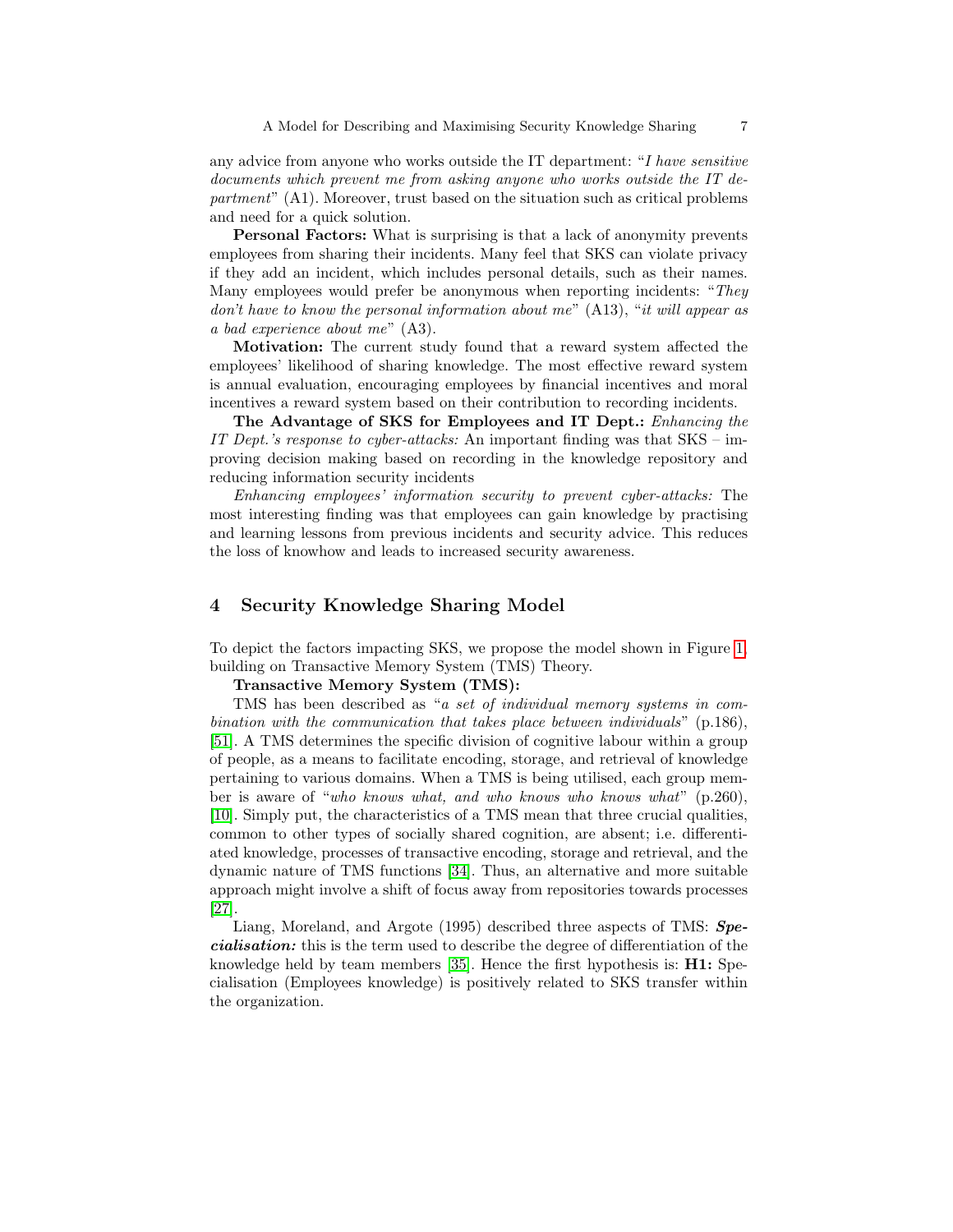Coordination: this describes the efficiency of the team in terms of knowledge processing while working together. The second hypothesis is: H2: Coordination (Infrastructure) is positively related to SKS transfer within the organization.

**Credibility:** this is the way in which individual team members perceive the reliability of the knowledge held by the other members of the team. The third hypothesis is: H3: Credibility (Trust) of shared knowledge is positively related to SKS transfer within the organization. These three dimensions are considered variables that can be used to measure the degree to which a TMS has developed among the members of a group, and they have frequently been used for this purpose in empirical studies [\[30,](#page-14-12)[35\]](#page-14-11).

As Lewis [\[33,](#page-14-13)[50\]](#page-15-7) (Lewis, 2003, p. 590) asserts, these three variables "reflect transactive memory itself [\[33\]](#page-14-13), as well as the cooperative processes illustrative of transactive memory use" as shown in Figure [1.](#page-8-0)



<span id="page-8-0"></span>Fig. 1. Using Transactive Memory System (TMS) to Model Organizational Security Knowledge Sharing (SKS)

Davison *et al.* [\[13\]](#page-13-15) argue that TMS facilitates knowledge sharing, leading to improved team creative performance via team creative efficacy [\[13\]](#page-13-15). Our premise is that organisations should facilitate and engender SKS by removing the challenges which prevent SKS i.e. "Specialization, Credibility and Coordination" [\[30\]](#page-14-12). The aim is to make security knowledge accessible to all of those who need it and ultimately to improve security awareness across the organisation. Our first qualitative study delivered insights about which factors impact SKS, and we are able to align these factors to the core tenets of TMS theory.

Results of Study 2: The research model and hypotheses were tested using a component-based partial least squares (PLS) regression approach to structural equation modelling (SEM). This kind of approach is the most appropriate for the current study as it has a focus on theory development and the prediction of data [29]. SmartPLS (v.3.0) was used to test the model as it is a powerful,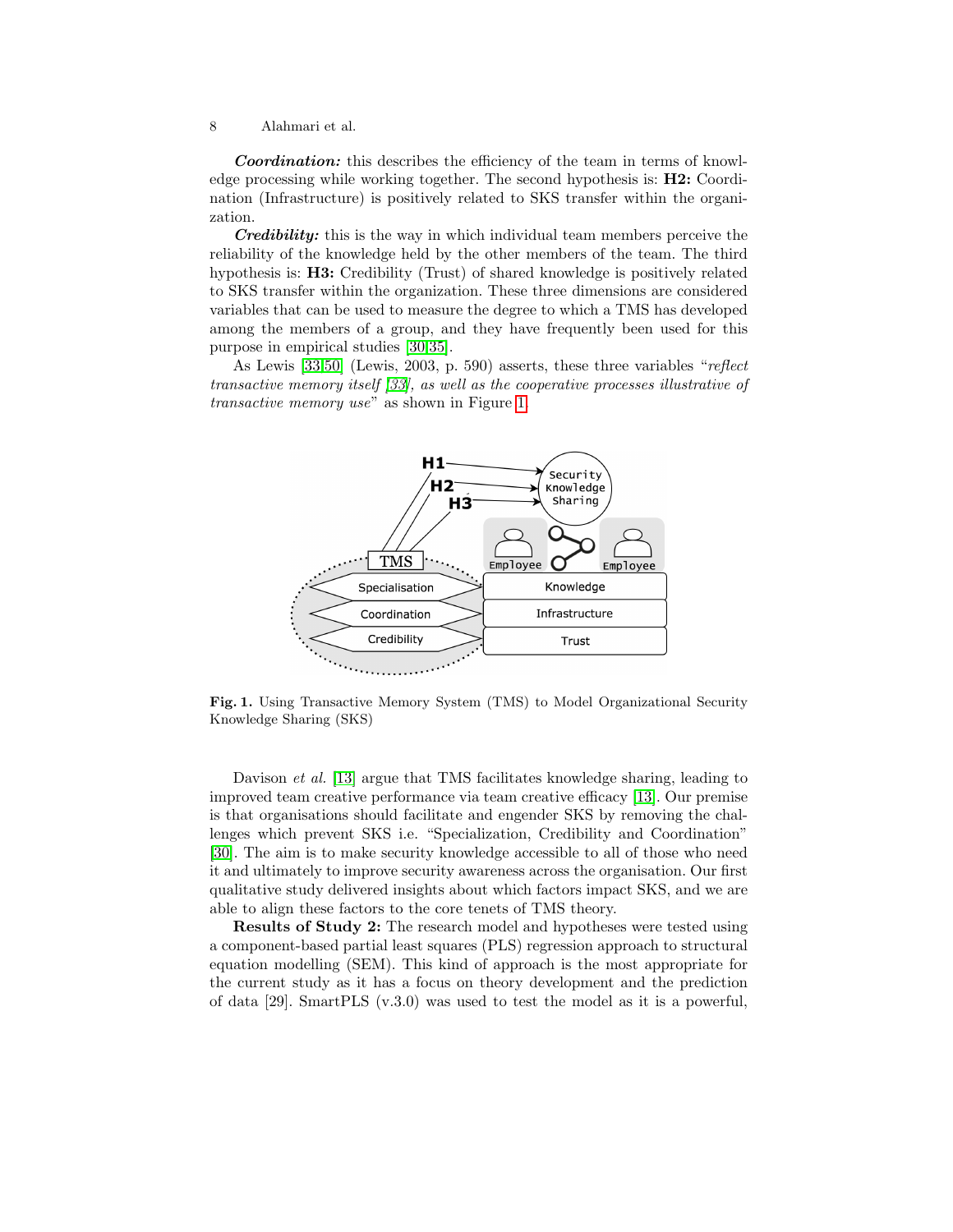user-friendly instrument for graphical path modelling with latent variables. Our results of a real TMS Model strong support to two hypotheses which are Coordination (t=3.840,  $p < 0.001$ ), and Specialisation (t=2.241,  $p < 0.001$ ).

Hypo Relationship Std. Beta Std. Error T-value P-value Decision  $H1$  SPE  $\rightarrow$  SKS 0.189 0.075 2.521 0.012 Supported H2 COO → SKS 0.359 0.090 4.001 0.000 Supported H3 CRE → SKS  $0.132$   $0.091$   $1.448$   $0.148$  Unsupported

<span id="page-9-0"></span>Table 2. Path Coefficient of the Research Hypotheses

Path Coefficient of the Research Hypotheses was used to determine whether SPE, COO and CRE variables predict the participants' intentions to SKS transfer within the organization. Dependent variable: Facilities SKS; Independent variables: SPE, COO and CRE as shown in (Table [2.](#page-9-0)) Other results are omitted due to space limitations. H1 and H2 are supported, but H3 is unsupported. We will, however, retain all three tenets of TMS in our model, due to the smallness of our sample, and the fact that we are not at liberty to pick apart TMS. Having modeled SKS within organizations, we now turn to considering how to facilitate and encourage SKS.

#### 4.1 Encouraging & Facilitating SKS:

We now proceed to the second question: "How can security knowledge sharing be facilitated and encouraged?"

SDT requires the satisfaction of three core human needs. (1) The need for autonomy, which refers to an individual's desire for self-organisation of their actions. (2) The need for a sense of competence, i.e. an individual's sense of self-efficacy. (3) The need for relatedness, which refers to the desire to feel a connection with, and be supported by, people who are important to them [\[42\]](#page-15-11). Research has suggested that people are more likely to persist and have better qualitative performance on activities that satisfy these needs [\[42\]](#page-15-11).

According to recently published policy compliance research, satisfying SDT has been successful in encouraging such compliance in organisations [\[4\]](#page-13-16). Moreover, Alkaldi et al. confirmed the critical effect of applying SDT to security tool adoption decisions in the security context [\[3\]](#page-12-4). That being so, we can encourage SKS by satisfying the self-determination needs of employees to enhance the TMS of the organization.

In terms of facilitation, Wang *et al.* [\[50\]](#page-15-7) suggest that IT systems be used to enhance TMS.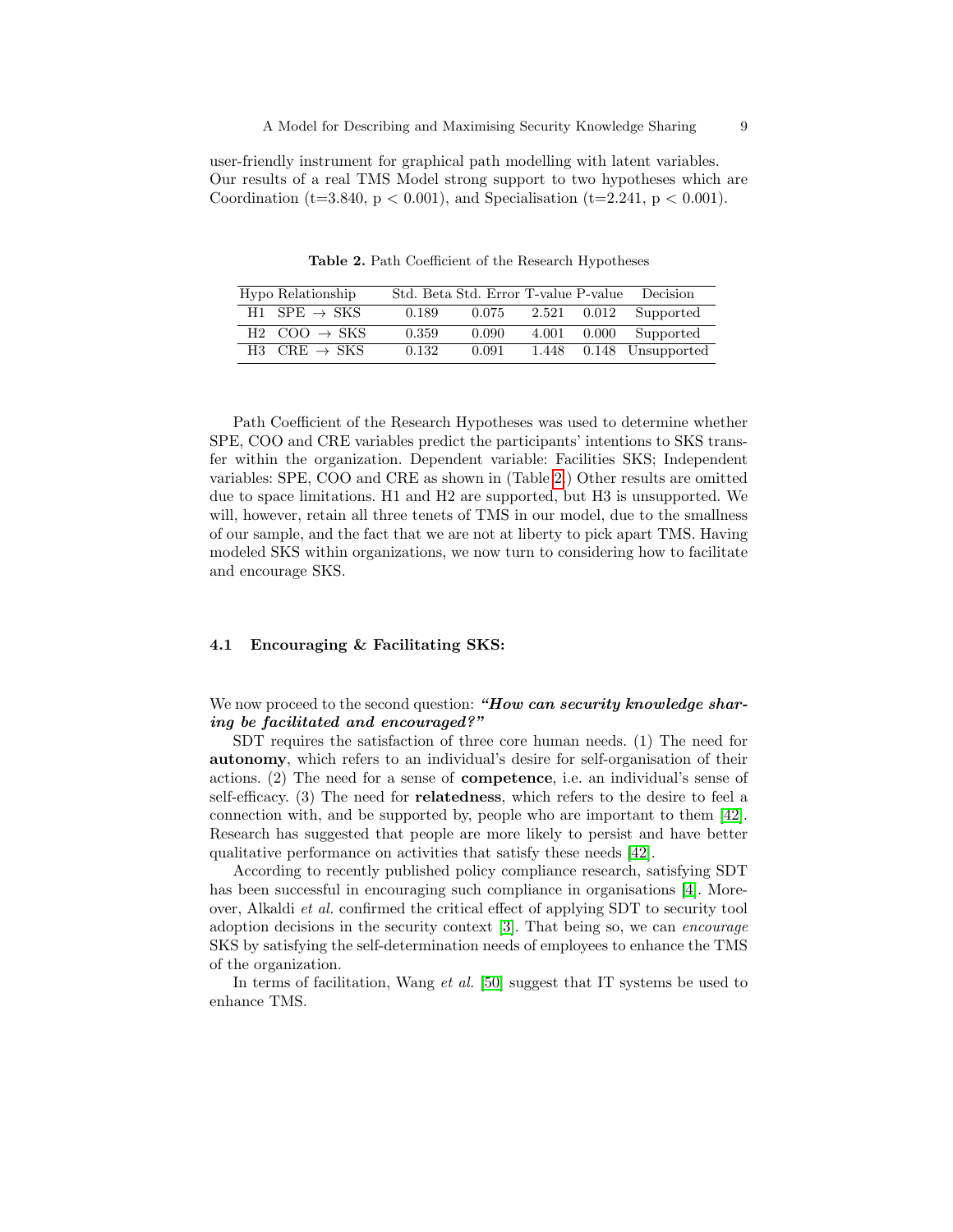# 4.2 Modeling SKS Description, Facilitation and Encouragement Model

We propose a model that *describes* SKS based on TMS constructs, *encouraging* SKS by using SDT constructs (Figure [2\)](#page-10-0). TMS relies considerably on information technology for support. The model complements prior SKS models including Gagne's [\[19\]](#page-13-9) model of organisational knowledge use. The differences between the models, however, are in the conceptualisation of facilitation by TMS, which is multidimensional in the SKS model and also in the inclusion of psychological factors that can impact on the quality of motivation by SDT. Our model gives a detailed explanation of how and why certain HRM practices impact on engagement with SKS behaviour, thus providing solid advice for employees [\[19\]](#page-13-9).



<span id="page-10-0"></span>Fig. 2. A Model for Describing (1), Facilitating (2) and Encouraging (3) Security Knowledge Sharing, thereby Enhancing Sharing (4)

There is a crucial need to investigate whether information technology has an influence on the development of TMS within a team, and if so, how this happens [\[10\]](#page-13-11).

A number of existing studies identify communication as a key determinant of TMS development. Communication is crucial for understanding the knowledge held by others, for the encoding of new knowledge into the TMS of the group, and for the retrieval of information from the TMS [\[24\]](#page-14-14). With this in mind, it becomes clear that the processes of communication are crucial in developing and utilising a group TMS [\[24](#page-14-14)[,33\]](#page-14-13). It has also been posited that the frequency of interaction between team members – that is, the quantity of communication – that is important in the development of a TMS; indeed, the usefulness of the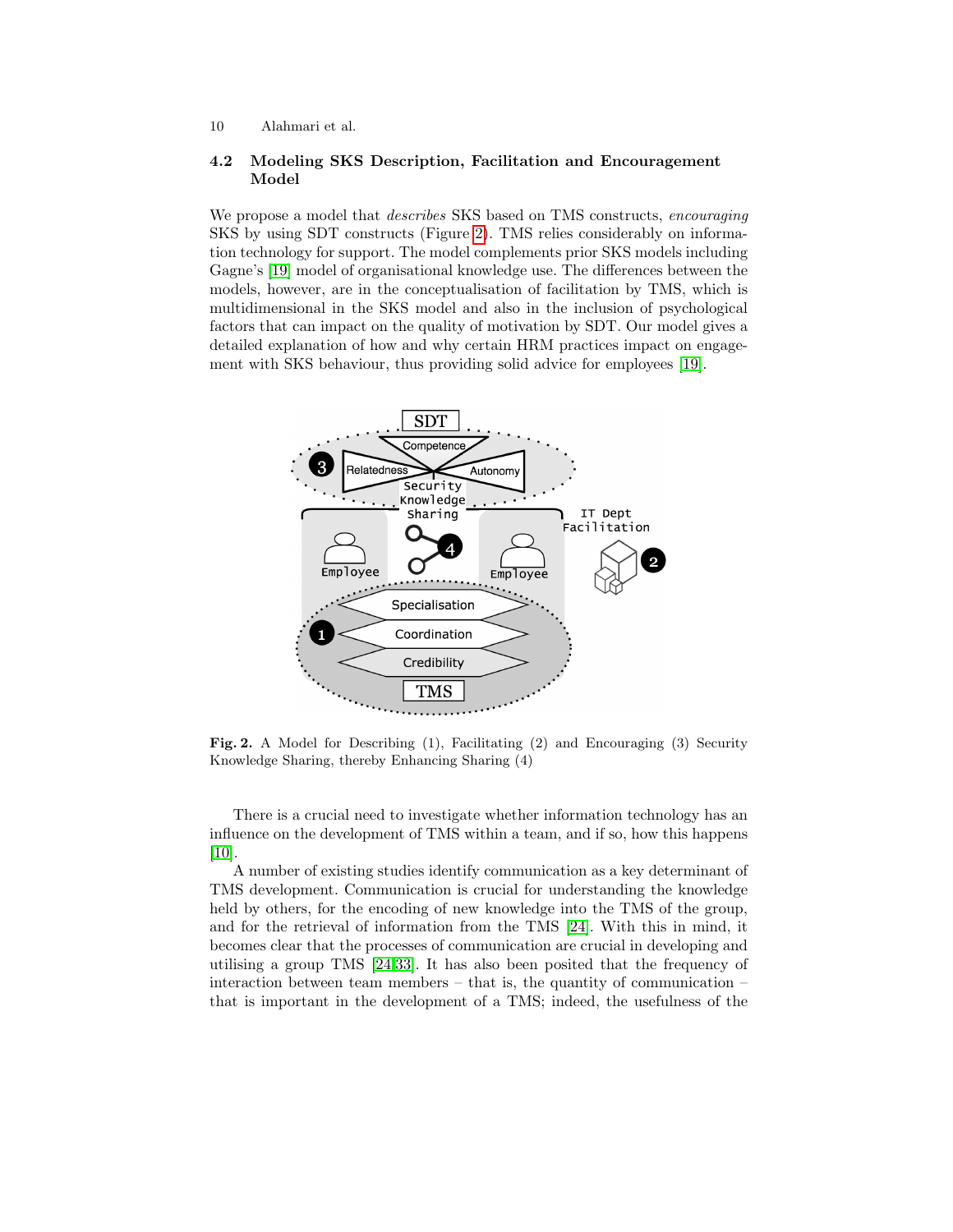shared information in terms of its quality is also an influencing factor [\[36,](#page-14-15)[30\]](#page-14-12). Moreover, the TMS's function is most effectual when there is a reliance between team members on each other to work towards achieving a shared goal [\[54,](#page-15-12)[50\]](#page-15-7).

# 5 General Discussion

Discussion of Study 1 Study 1 showed that the biggest challenges to SKS are (1) facilitating infrastructures, (2) trust, (3) knowledge, and increasing motivation. Our results confirmed that SKS could enhance security awareness, leading to many benefits for both employees and IT department (confirming [\[18,](#page-13-7)[39\]](#page-14-16)).

Previous research has indicated the positive effects of trust, which increases interaction among employees in terms of SKS [\[19](#page-13-9)[,52\]](#page-15-6). Prior studies that have noted the importance of trust as an influential factor in the security field as barriers can prevent the sharing of security knowledge advice [\[2,](#page-12-1)[46\]](#page-15-13).

The current study is one of the first to investigate SKS in nonprofit organisations. We showed that SKS mitigates risk [\[40\]](#page-15-14) through learning from previous incidents and security advice [\[23\]](#page-14-3). It reduces the loss of knowhow [\[18\]](#page-13-7), The outcome of the study reveal that SKS can have a positive impact on employees' willingness to comply with information security guidelines [\[45\]](#page-15-3).

Our literature review revealed that SKS investigations use only a handful of different theories, such as the Theory of Planned Behaviour [\[2\]](#page-12-1). We model SKS using TMS [\[50,](#page-15-7)[30\]](#page-14-12) (the first time this will have been used in the cyber security context). We augment this descriptive model by incorporating the tenets of SDT in order to address individual sharing motivations, and IT facilitation to address organizational factors.

We wanted to confirm the importance of SKS and show how its influence on employees in the workplace leads to enhanced Security awareness [\[2\]](#page-12-1). Our study highlighted the advantages of SKS in an organisational setting, especially in terms of individual security awareness [\[2\]](#page-12-1). Hawryszkiewycz and Binsawad [\[22\]](#page-14-17) describe the impact of barriers deterring SKS. Our study indicated that trust [\[14](#page-13-1)[,2](#page-12-1)[,22\]](#page-14-17), affording anonymity [\[49\]](#page-15-4), facilitating infrastructure [\[26\]](#page-14-18) and engendering motivation [\[19,](#page-13-9)[52\]](#page-15-6) are factors affecting SKS. In particular, we found a lack of provision of an environment that specifically facilitates SKS. Such an environment could improve incident reporting and inspire employees to participate more fully in recording incidents and sharing their advice.

Discussion of Study 2 the path coefficient of the research hypotheses was utilised to establish whether SPE, COO, and CRE positively affect the transfer of SKS within an organisation. In terms of employees' intention to share knowledge with others, SPE and COO were the strongest predictors here. On the other hand, CRE was not supported as employees need to know who they can trust to take information from and pass knowledge on to. Trust was found to be one of the biggest challenges in the context of security knowledge sharing, mainly due to information security and sensitive issues among employees in the organisation. These challenges can be mitigated through coordination of the TMS, as this can play a key role in increasing credibility among employees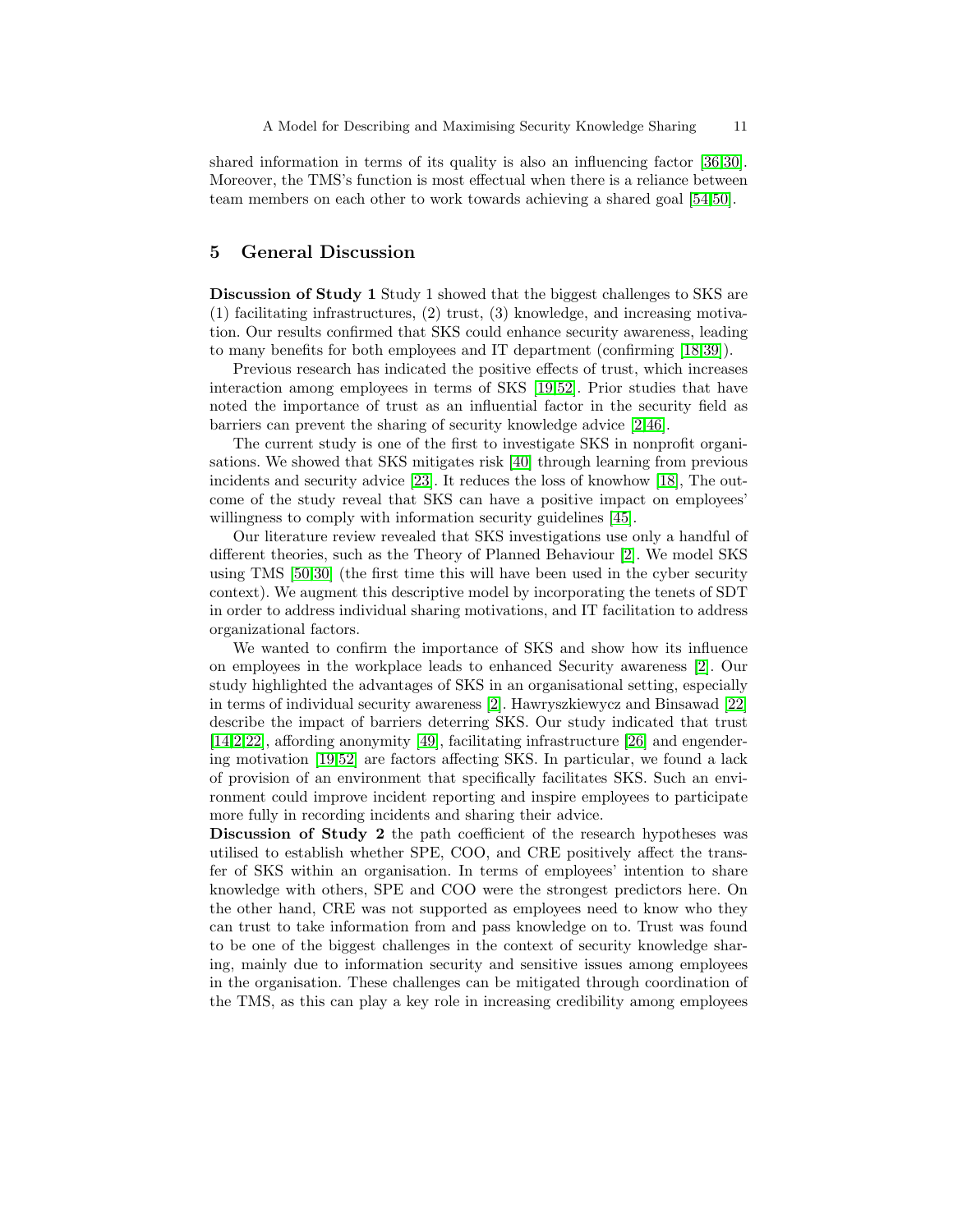and achieving classification of the specialisation. Moreover, Wang et al. . suggest that technical system feed into the creation of TMSs. For instance, with the help of IT-empowered collaboration platforms, colleagues may assemble a knowledge index and mutual trust in expertise to maximise effectiveness. Moreover, the researchers referred to the benefits of collective knowledge based on TMS as a useful knowledge network for employees in organisations [\[50\]](#page-15-7). We will investigate the impact of SKS model adoption as an effective system for implementation as future work.

#### <span id="page-12-2"></span>5.1 Future Work

Having confirmed the relationship between challenges in TMS and SKS, we plan to implement a SKS facilitating App, which satisfies SDT needs and mitigates SKS challenges. Firstly, an electronic knowledge repository of security knowledge and solutions.

Secondly, the app encourages SKS, by motivating employees to share knowledge using the App, with SDT enhancing features.

We will deploy the App in an organization and then determine whether SKS is enhanced, and security awareness accordingly improved, over a period of time.

# <span id="page-12-3"></span>6 Conclusion

We conducted two studies to confirm factors impacting SKS in organisations; thereby, making key contributions to the study regarding the use of SKS to improve security awareness among employees. We proposed a model that describes, facilitates and encourages security knowledge sharing in organisations; we also relied on TMS Theory (which is a new finding in the security context) and Self Determination Theory. The study investigated significant challenges associated with SKS, required to improve security awareness in organisations. Our aim was to uncover ways to maximise knowledge sharing, both by facilitating and encouraging it. As future work, we plan to build a facilitating App, and to test it in an organisation, to ascertain whether it accentuates knowledge sharing and, as as consequence, improves organisational security awareness.

#### References

- <span id="page-12-0"></span>1. Ahmed, G., Ragsdell, G., Olphert, W.: Knowledge sharing and information security: a paradox? In: 15th European Conference on Knowledge Management (ECKM 2014). pp. 1083 – 1090. Polytechnic Institute of Santarém Portugal (4-5 September 2014)
- <span id="page-12-1"></span>2. Al Ahmari, S., Renaud, K., Omoronyia, I.: A systematic review of information security knowledge-sharing research. In: Proceedings of the Twelfth International Symposium on Human Aspects of Information Security & Assurance (HAISA 2018). p. 101 (2018)
- <span id="page-12-4"></span>3. Alkaldi, N., Renaud, K.: Encouraging password manager adoption by meeting adopter self-determination needs. In: Proceedings of the 52nd Hawai'i International Conference on System Sciences. January. Maui (2019)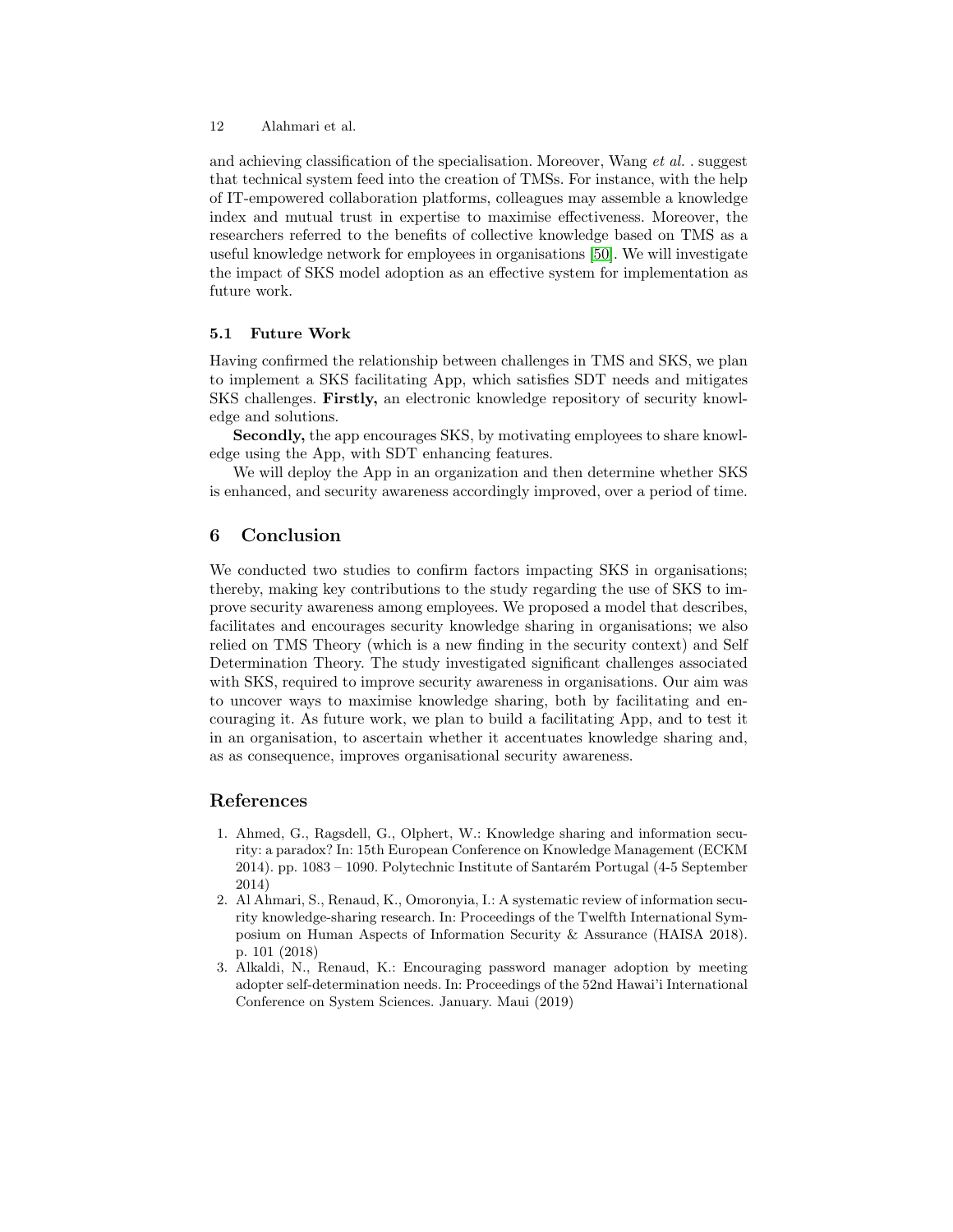A Model for Describing and Maximising Security Knowledge Sharing 13

- <span id="page-13-16"></span>4. Alzahrani, A., Johnson, C., Altamimi, S.: Information security policy compliance: Investigating the role of intrinsic motivation towards policy compliance in the organisation. In: 2018 4th International Conference on Information Management (ICIM). pp. 125–132. IEEE (2018)
- <span id="page-13-14"></span>5. Braun, V., Clarke, V.: Using thematic analysis in psychology. Qualitative Research in Psychology 3(2), 77–101 (2006)
- <span id="page-13-13"></span>6. Bryman, A.: Quantitative and qualitative research: further reflections on their integration. In: Mixing methods: Qualitative and quantitative research, pp. 57–78. Routledge (2017)
- <span id="page-13-2"></span>7. Bulgurcu, B., Cavusoglu, H., Benbasat, I.: Information security policy compliance: an empirical study of rationality-based beliefs and information security awareness. MIS quarterly 34(3), 523–548 (2010)
- <span id="page-13-12"></span>8. Burnard, P.: A method of analysing interview transcripts in qualitative research. Nurse Education Today 11(6), 461–466 (1991)
- <span id="page-13-10"></span>9. Cabrera, E.F., Cabrera, A.: Fostering knowledge sharing through people management practices. The International Journal of Human Resource Management  $16(5)$ , 720–735 (2005)
- <span id="page-13-11"></span>10. Choi, S.Y., Lee, H., Yoo, Y.: The impact of information technology and transactive memory systems on knowledge sharing, application, and team performance: a field study. MIS Quarterly pp. 855–870 (2010)
- <span id="page-13-0"></span>11. Dang, D., Nkhoma, M.: Effects of team collaboration on sharing information security advice: insights from network analysis. Information Resources Management Journal (IRMJ) 30(3), 1–15 (2017)
- <span id="page-13-4"></span>12. Dang-Pham, D., Pittayachawan, S., Bruno, V.: Why employees share information security advice? exploring the contributing factors and structural patterns of security advice sharing in the workplace. Computers in Human Behavior 67, 196–206 (2017)
- <span id="page-13-15"></span>13. Davison, R.M., Ou, C.X., Martinsons, M.G.: Information technology to support informal knowledge sharing. Information Systems Journal 23(1), 89–109 (2013)
- <span id="page-13-1"></span>14. Dixon, N.M.: Common knowledge: How companies thrive by sharing what they know. Harvard Business School Press (2000)
- <span id="page-13-3"></span>15. Durcikova, A., Jennex, M.E.: Introduction to Confidentiality, Integrity, and Availability of Knowledge, Innovation, and Entrepreneurial Systems Minitrack. In: 49th Hawai'i International Conference on System Sciences (HICSS). pp. 39:1–39:18. IEEE (2016)
- <span id="page-13-5"></span>16. Feledi, D., Fenz, S., Lechner, L.: Toward web-based information security knowledge sharing. Information Security Technical Report 17(4), 199–209 (2013)
- <span id="page-13-6"></span>17. Fenz, S., Ekelhart, A.: Formalizing information security knowledge. In: Proceedings of the 4th international Symposium on information, Computer, and Communications Security. pp. 183–194. ACM (2009)
- <span id="page-13-7"></span>18. Flores, W.R., Antonsen, E., Ekstedt, M.: Information security knowledge sharing in organizations: Investigating the effect of behavioral information security governance and national culture. Computers & Security 43, 90–110 (2014)
- <span id="page-13-9"></span>19. Gagné, M.: A model of knowledge-sharing motivation. Human Resource Management: Published in Cooperation with the School of Business Administration, The University of Michigan and in alliance with the Society of Human Resources Management 48(4), 571–589 (2009)
- <span id="page-13-8"></span>20. Gal-Or, E., Ghose, A.: The economic incentives for sharing security information. Information Systems Research 16(2), 186–208 (2005)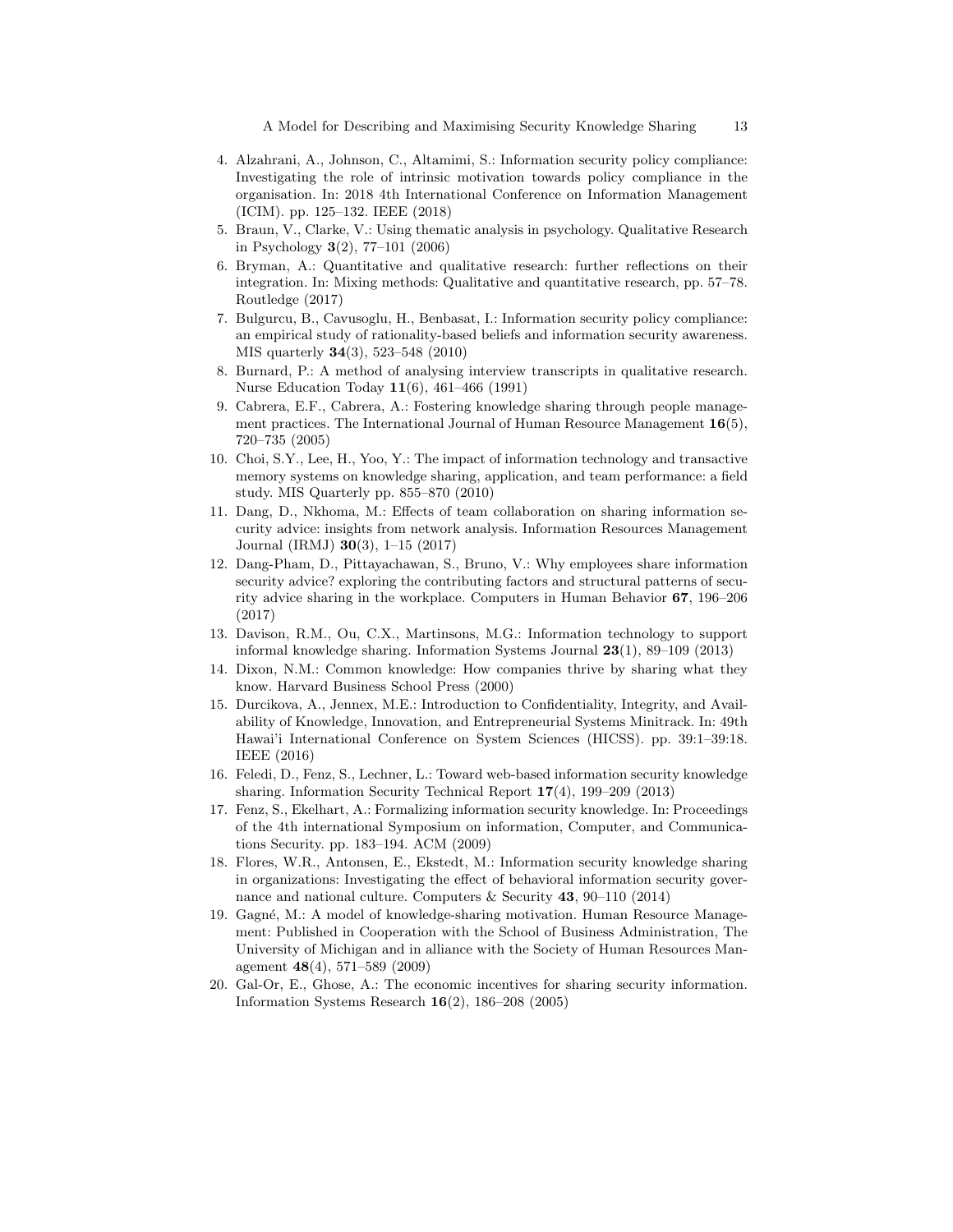- 14 Alahmari et al.
- <span id="page-14-6"></span>21. Gill, P., Stewart, K., Treasure, E., Chadwick, B.: Methods of data collection in qualitative research: interviews and focus groups. British Dental Journal  $204(6)$ , 291–295 (2008)
- <span id="page-14-17"></span>22. Hawryszkiewycz, I., Binsawad, M.H.: Classifying knowledge-sharing barriers by organisational structure in order to find ways to remove these barriers. In: 2016 Eighth International Conference on Knowledge and Systems Engineering (KSE). pp. 73–78. IEEE (2016)
- <span id="page-14-3"></span>23. He, Y., Johnson, C.: Challenges of information security incident learning: An industrial case study in a chinese healthcare organization. Informatics for Health and Social Care 42(4), 393–408 (2017)
- <span id="page-14-14"></span>24. Hollingshead, A.B., Brandon, D.P.: Potential benefits of communication in transactive memory systems. Human Communication Research 29(4), 607–615 (2003)
- <span id="page-14-7"></span>25. InterViews, K.S.: An introduction to qualitative research interviewing (1996)
- <span id="page-14-18"></span>26. Islam, M.Z., Jasimuddin, S.M., Hasan, I.: Organizational culture, structure, technology infrastructure and knowledge sharing: Empirical evidence from MNCs based in Malaysia. Vine 45(1), 67–88 (2015)
- <span id="page-14-10"></span>27. Jackson, P., Klobas, J.: The organization as a transactive memory system. In: Becoming Virtual, pp. 111–133. Springer (2008)
- <span id="page-14-4"></span>28. Kim, S.S., Kim, Y.J.: The effect of compliance knowledge and compliance support systems on information security compliance behavior. Journal of Knowledge Management 21(4), 986–1010 (2017)
- <span id="page-14-2"></span>29. Kim, S., Lee, H.: The impact of organizational context and information technology on employee knowledge-sharing capabilities. Public Administration Review 66(3), 370–385 (2006)
- <span id="page-14-12"></span>30. Kotlarsky, J., van den Hooff, B., Houtman, L.: Are we on the same page? knowledge boundaries and transactive memory system development in cross-functional teams. Communication Research 42(3), 319–344 (2015)
- <span id="page-14-8"></span>31. Kvale, S.: Interviews: An introduction to qualitative research interviewing. Sage Publications, Inc (1994)
- <span id="page-14-5"></span>32. Lebek, B., Uffen, J., Neumann, M., Hohler, B., H. Breitner, M.: Information security awareness and behavior: a theory-based literature review. Management Research Review 37(12), 1049–1092 (2014)
- <span id="page-14-13"></span>33. Lewis, K.: Measuring transactive memory systems in the field: scale development and validation. Journal of Applied Psychology 88(4), 587–604 (2003)
- <span id="page-14-9"></span>34. Lewis, K., Herndon, B.: Transactive memory systems: Current issues and future research directions. Organization Science 22(5), 1254–1265 (2011)
- <span id="page-14-11"></span>35. Liang, D.W., Moreland, R., Argote, L.: Group versus individual training and group performance: The mediating role of transactive memory. Personality and Social Psychology Bulletin 21(4), 384–393 (1995)
- <span id="page-14-15"></span>36. Liao, J., Jimmieson, N.L., O'Brien, A.T., Restubog, S.L.: Developing transactive memory systems: Theoretical contributions from a social identity perspective. Group & Organization Management  $37(2)$ , 204-240 (2012)
- <span id="page-14-0"></span>37. Mermoud, A., Keupp, M., Huguenin, K., Palmié, M., David, D.P.: Incentives for human agents to share security information: a model and an empirical test. In: 17th Workshop on the Economics of Information Security (WEIS). pp. 1–22 (2018)
- <span id="page-14-1"></span>38. Ortiz, J., Chang, S.H., Chih, W.H., Wang, C.H.: The contradiction between selfprotection and self-presentation on knowledge sharing behavior. Computers in Human Behavior 76, 406–416 (2017)
- <span id="page-14-16"></span>39. Parsons, K., McCormac, A., Butavicius, M., Ferguson, L.: Human factors and information security: individual, culture and security environment. Tech. rep., Defence